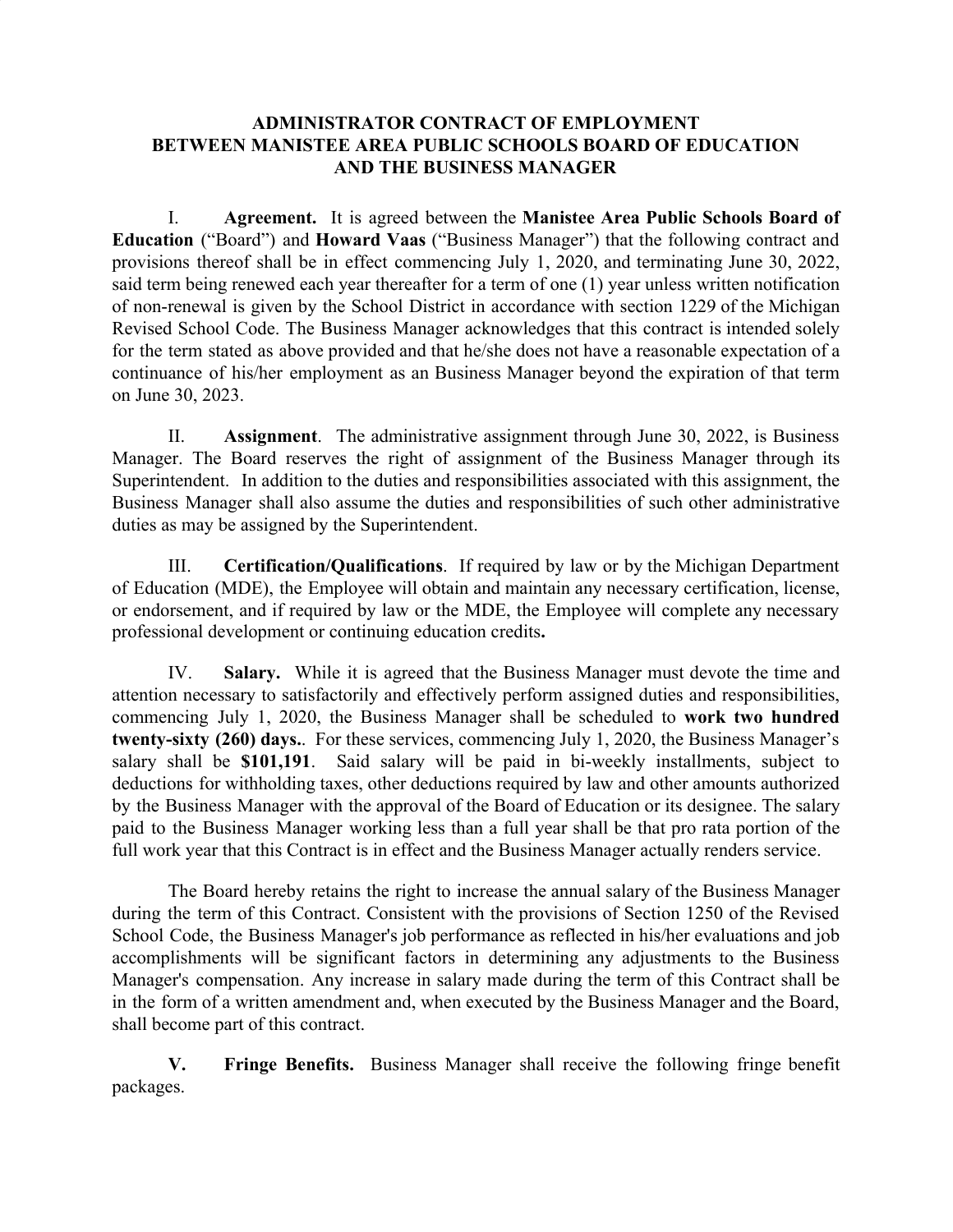- A. Health Insurance The Business Manager may select Individual, Two Person, or Full Family coverage subject to applicable state "caps." If both the Business Manager and his/her spouse are employed at MAPS, only one may elect MAPS insurance. If coverage is elected through a MAPS employed spouse, the Business Manager shall receive \$427.00 per month as a cash in lieu payment. If a Business Manager does not elect MAPS health insurance because s/he receives coverage through another entity, the Business Manager shall be compensated 75% of the Business Manager's health insurance premium amount for which s/he is otherwise eligible.
- B. A Life Insurance Policy will be provided by the Board in the amount of two times Business Manager's annual salary.
- C. A LongTerm Disability Insurance Policy shall be provided by the Board.
- D. Dental Insurance shall be provided by the Board.
- E. Each pay period, the Board shall also make a non-elective contribution in the amount of \$400 to an IRC 403b annuity of the Business Manager's designation among District approved vendors.
- F. Vision Insurance shall be provided by the Board. Benefits shall not be less than that of other full time administrative staff.
- G. Personal Leave The Business Manager shall receive up to two (2) personal days per year, which may also be used at the Business Manager's discretion for sick leave.
- H. Vacation Leave The Business Manager is employed on the basis of fifty-two (52) weeks of work per contract year (July 1 - June 30). The Business Manager shall be granted vacation time of thirty (30) days per contract year, in addition to the holidays identified below. Vacation days shall be scheduled in a manner to minimize interference with the School District's business and orderly operation. The Business Manager shall not schedule his vacation during a time at which his presence is critical to the District as determined by the Superintendent. The Business Manager may carry over up to ten (10) unused vacation days into the next Contract year without the Superintendent's approval. Additional carryover vacation days beyond ten (10) require the Superintendent's approval. No compensation will be paid for any unused vacation days upon separation from employment with the District.
- I. Release time for any other purposes is granted only at the Superintendent's discretion.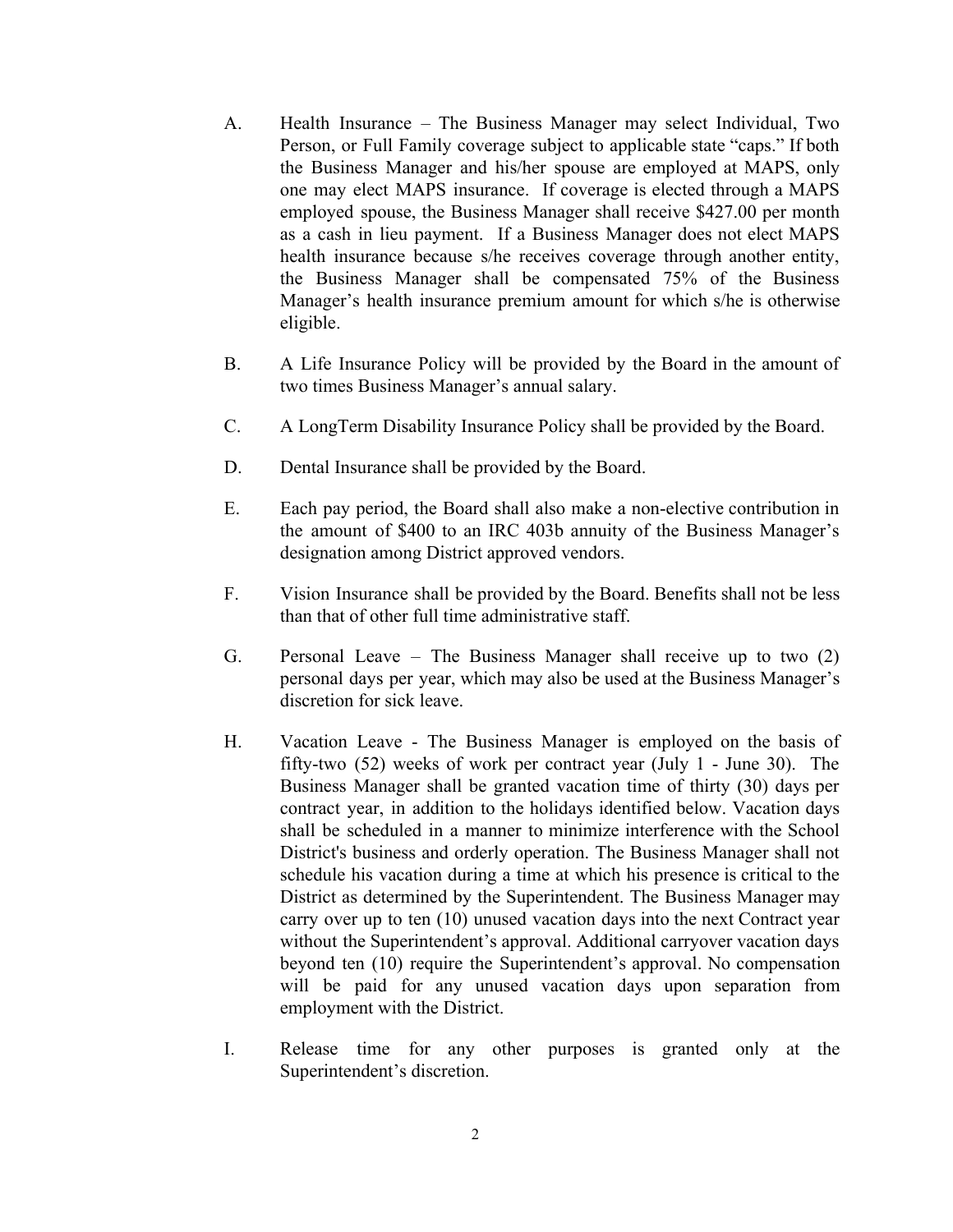- J. Fringe benefits shall not be reduced unless all parties are in accord with such changes. However, the Board retains the right to name the policyholder, carrier and plan design, following consultation with Business Manager. At all times the Board's obligation is to pay the premiums and not the underlying benefits of all insured benefits.
- K. The Business Manager shall be granted the following paid holidays: Good Friday, the Friday before Labor Day, Labor Day, Thanksgiving, the day after Thanksgiving, Christmas Eve, Christmas Day, New Year's Eve, New Year's Day, Memorial Day, and the 4th of July. If the holiday falls on a Saturday, the preceding Friday shall be considered a paid holiday. If the holiday falls on a Sunday, the following Monday shall be considered a paid holiday.
- L. The Business Manager's accumulated sick leave shall be calculated using the formula in the teachers 2013-15 Master Agreement and he shall receive 10 additional sick days at the beginning of each school year. The Business Manager may accumulate up to a maximum of 90 sick days. As a result, any sick days in excess of 90 at the conclusion of a school year shall be forfeited by the Business Manager without any compensation for sick days that are not used. A Business Manager who forfeits sick days at the end of a school year to return to the maximum of 90 sick days remains eligible to receive 10 sick days the following school year.

Sick pay will be allowed for the following:

-Personal Illness and/or Disability

-Illness of a family member for whom the employee is the primary caregiver, not to exceed seven (7) days.

-Sick leave will be paid for absence necessary by exposure to a contagious disease in which the health of others would be endangered.

Extended sick leave in excess of seven (7) days, to care for a family member for whom the employee is the primary caregiver, may be granted upon approval by the District.

L. Upon resignation or retirement, the District shall pay the employee in accordance with the schedule below per day for each unused sick days not to exceed a maximum of 90 days, provided that the employee has been employed by the District for at least 10 years.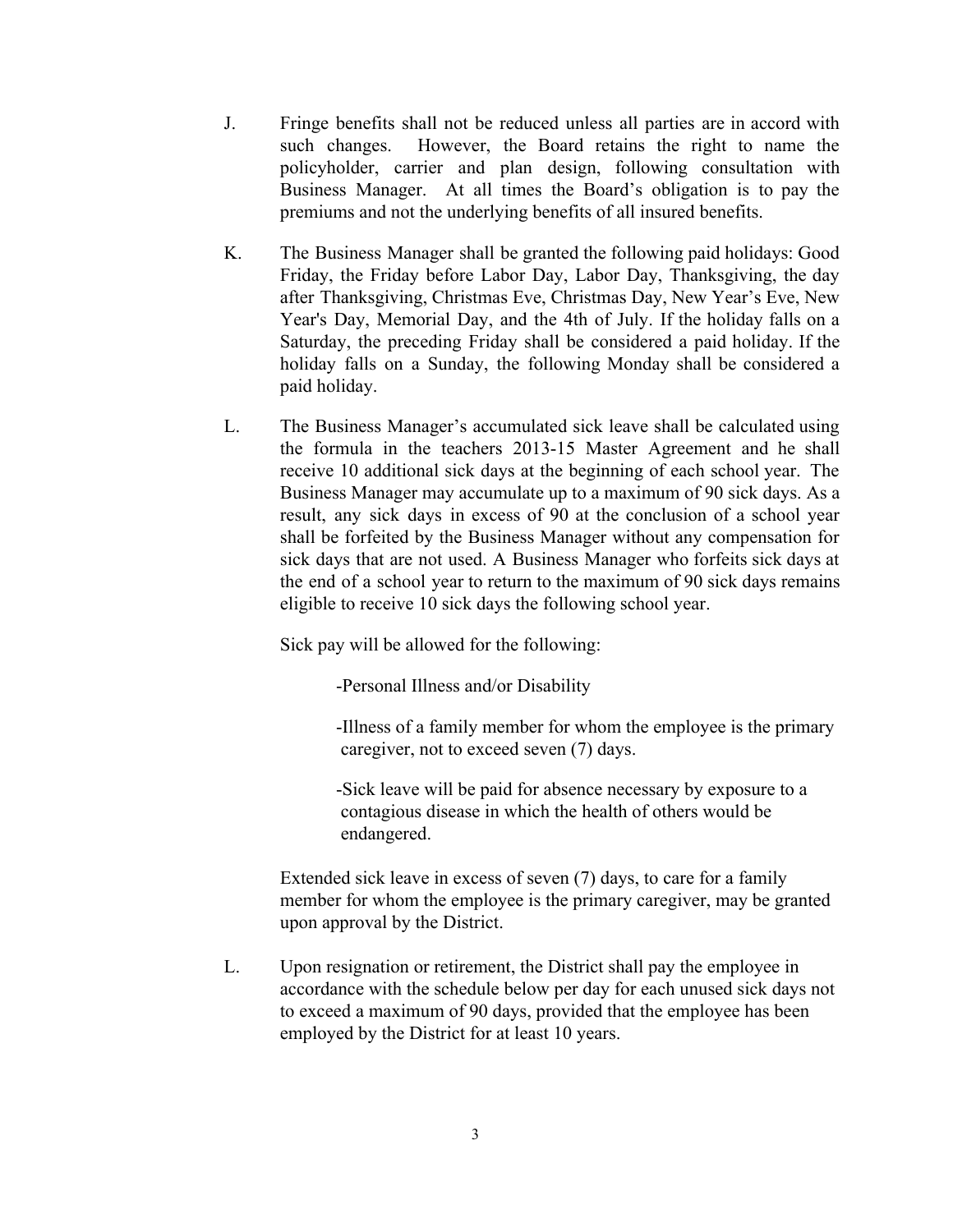| $10-14$ years | \$10 per day deposited into the District approved<br>tax-sheltered annuity account chosen by the employee.     |
|---------------|----------------------------------------------------------------------------------------------------------------|
| $15-19$ years | \$40 per day deposited into the District approved<br>tax-sheltered annuity account chosen by the employee.     |
| 20 plus years | \$50 per day deposited into the District approved<br>tax-sheltered annuity accounts chosen by the<br>employee. |

- M. Board will pay the difference between Worker's Compensation Benefits and the Business Manager's regular salary only until such time as the Business Manager qualifies for initial Long Term Disability Insurance benefits with no subtraction of sick leave. It is understood that no subtraction of sick leave will occur while the person is under Worker's Compensation and supplemented by Long Term Disability Insurance.
- N. Funeral leave for the death of the spouse, son, daughter, father, mother, sister, brother, grandparents, mother-in-law, father-in-law, or any individual who is a permanent part of the employee's home: Employees shall be granted funeral leave of up to three (3) days per family member. Additional days granted as needed in extenuating circumstances, to include but not be limited to travel constraints.

The Business Manager shall be granted up to two (2) days funeral leave for all other non-family deaths.

## **VI. Working Conditions.**

- A. The Board may require the Business Manager to take advanced classes to maintain certification/qualification.
- B. The school shall pay the annual dues for the Business Manager in the MICPA and MSBO as well as additional professional organizations determined by the Superintendent.
- C. The Board shall approve attendance of the Business Manager to at least one State/Regional Conferences annually. All other conferences are subject to approval of the Superintendent. The Board will pay the actual cost of registration and transportation plus housing, meals, etc. at rates established by the Board.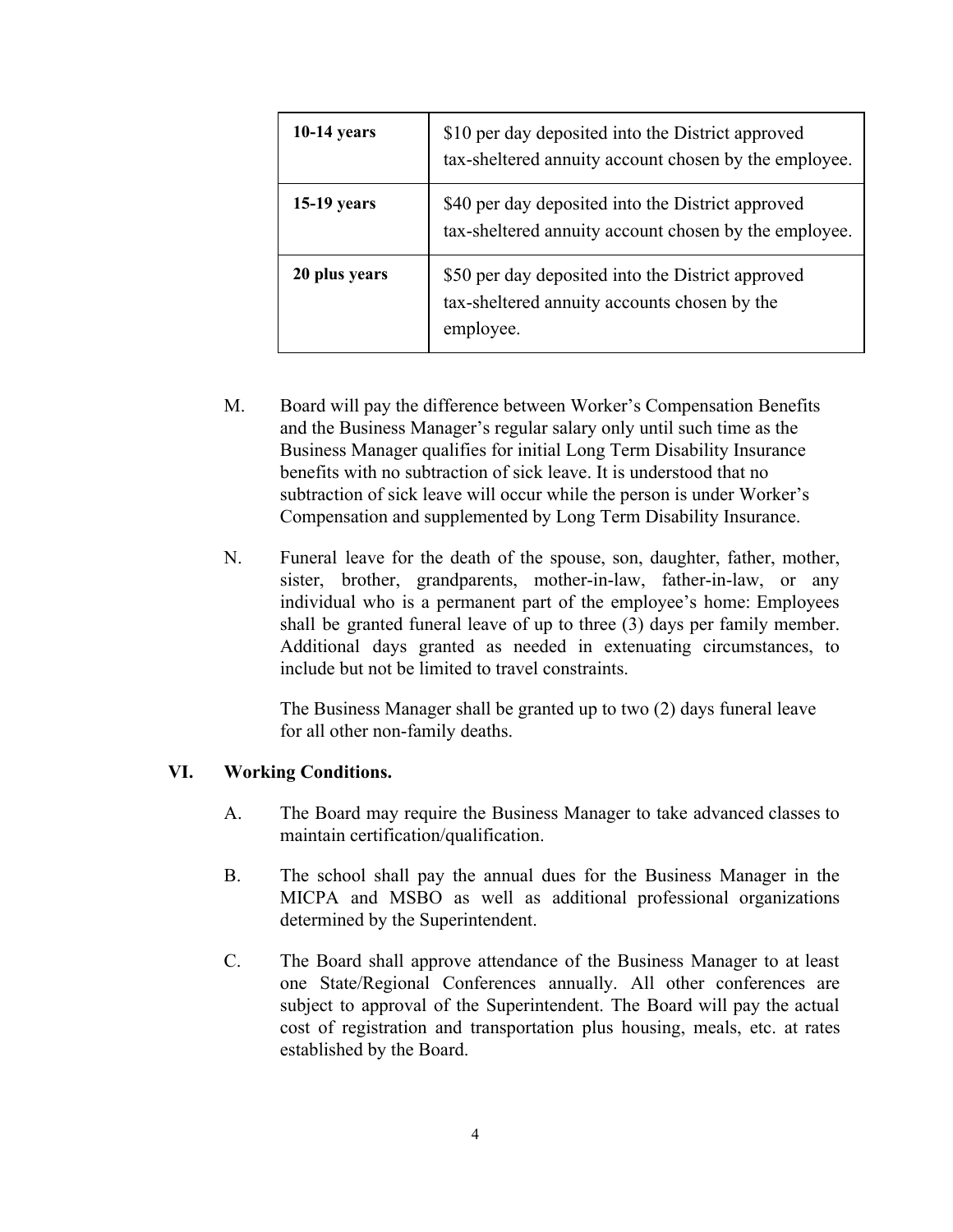- D. In the event the Business Manager is required and approved to work days above and beyond the maximum number of contracted days, s/he shall be compensated for the additional time at a daily rate of \$250.00, or \$125 for a half day or less.
- E. The Business Manager shall not be deemed to be granted continuing tenure in any administrative capacity for which this Contract is intended or by virtue of this Contract of Employment. Tenure in any capacity other than as a classroom teacher is expressly denied. The Board's or District's failure to continue his/her employment after the term of this Agreement, or re-employ him/her in another capacity, will not be considered a breach of this Agreement.
- F. The Business Manager's performance shall be evaluated annually by the Superintendent.
- G. If at any time during the term of this contract the Board intends to discharge the Business Manager from his/her employment, the Board shall give written notice of that intention and, if requested by the Business Manager shall provide within three (3) days the written reasons supporting its intention. If further requested by the Business Manager, the Board shall forthwith produce all documentary evidence tending to support the written reasons. If further requested, the Board shall forthwith permit the Business Manager the opportunity to present his/her response to the written reasons. If the Business Manager disputes the Board's decision to discharge the Business Manager may seek relief by invoking arbitration in accordance with the voluntary arbitration rules of the American Arbitration Association. Should it be determined that the reasons advanced for discharge are arbitrary or capricious, the Business Manager shall be retained in position under this contract, or if expired under a renewal thereof. The decision of the Arbitrator shall be final and binding on all parties hereto. If at any time the Board undertakes to suspend or discharge the Business Manager on account of allegations of misconduct, the Board's obligation to pay the Business Manager's salary and benefits shall continue until there is a Board hearing
- H. The Business Manager may be laid off on thirty (30) calendar days' notice. In any necessary reduction of certified District personnel, the Business Manager shall have recall rights for two (2) years.
- I. It is expected that the Business Managers shall attend school board regular meetings except when legitimate conflicts interfere with such meetings. When such conflicts do exist, the Business Manager shall communicate such conflict to the Superintendent. Planned vacations and professional meetings shall be considered as legitimate conflicts.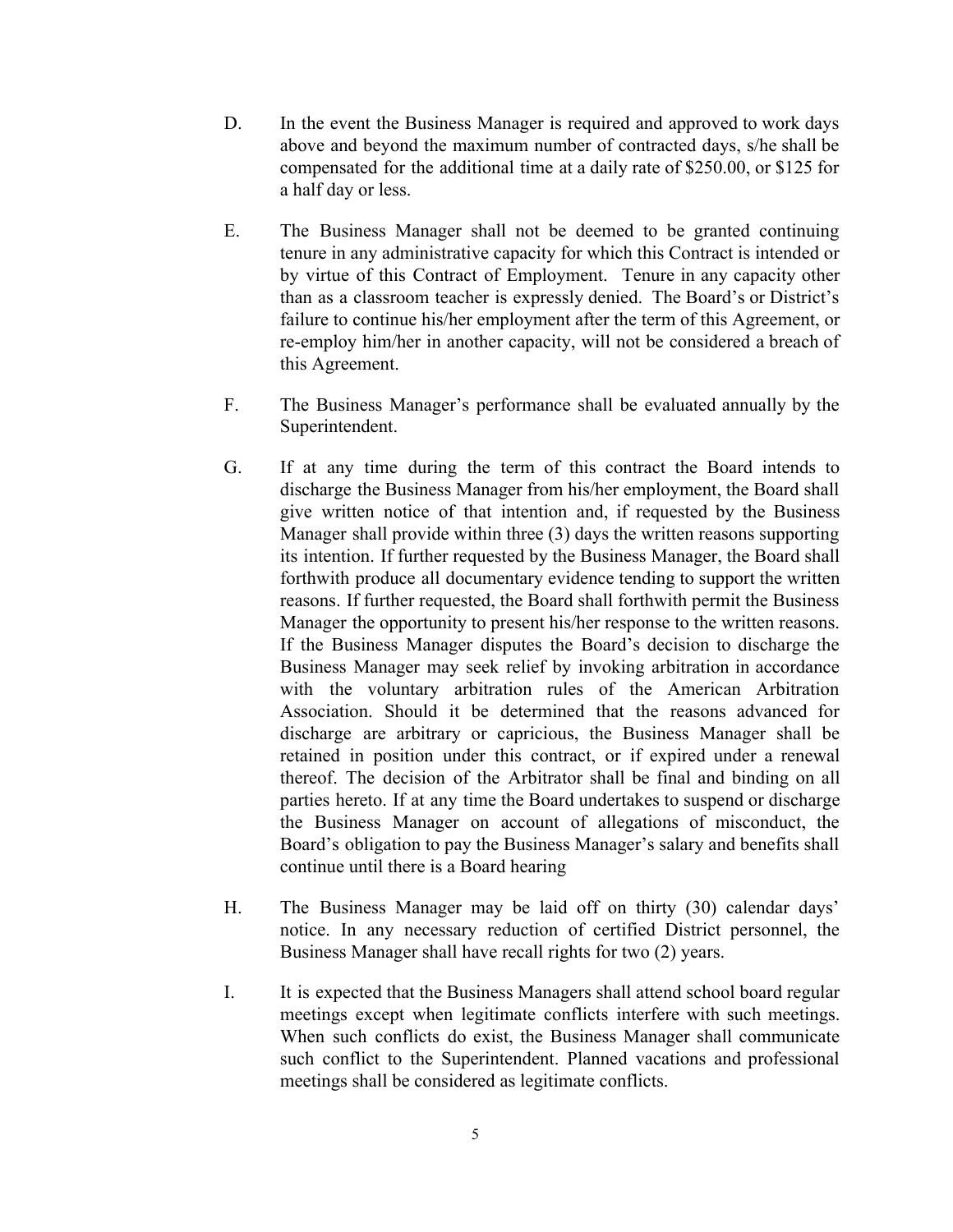**VII. Employment and Duties.** The Business Manager agrees to perform, in an effective and satisfactory manner, the duties prescribed for the aforesaid position in accordance with all laws applicable thereto, fulfill the rules and regulations of the Board and/or Superintendent pertinent thereto and carry out the educational programs and policies of the School District and/or the Superintendent. The Business Manager will also obey, comply with and fulfill all Board policies and decisions; all District administrative regulations; and the directions and directives of the Superintendent. (**Job Description Attached – Exhibit A)**

**VIII. Professional Conduct.** The Business Manager agrees to perform this Contract and the employment duties and functions required of all employees of the School District in a manner that encourages quality in the educational process and fulfills the standards of professional conduct attendant to the position. The Business Manager also agrees to devote his/her best energies and time to the assignment. Any outside employment or professional work shall be approved in writing by the Board and Superintendent and shall not interfere with the assigned position.

**IX. Professional Liability Insurance.** The Board agrees to maintain errors and omissions insurance coverage for employees of the School District, which shall include the Business Manager while engaged in the performance of his/her duties and responsibilities as Business Manager and while acting within the scope and in the course of his/her authority as Business Manager. The terms of the errors and omissions insurance policy shall be controlling regarding the defense and indemnification of the Business Manager. The sole obligation undertaken by the Board shall be limited to the payment of premium amounts for the above errors and omissions coverage.

**X. Miscellaneous.** This Contract is subject to all applicable Federal and State statutes, rules and regulations.

**XI. Non-Renewal.** This Contract is subject to non-renewal at the expiration of its term in accordance with the Michigan Revised School Code, as amended.

**XII. Waiver.** No waiver of the Business Manager's obligations hereunder shall be valid unless in writing and approved by the Board in compliance with the Open Meetings Act. The Board's or District's decision to waive the Business Manager's breach of this Agreement will not operate or be construed as a waiver of any subsequent breach.

**XIII. Severability.** If any provision of this Agreement is or becomes legally invalid, that provision will be unenforceable without invalidating all the other provisions of this Agreement.

**XIV. Entire Agreement.** This Agreement revokes and otherwise supersedes any and all other contracts or agreements, oral or written, that may be in effect as of this date which concern the employment relationship between the Business Manager and the School District. This agreement contains and comprises the complete and entire agreement and understanding of the parties; it may not be modified, altered or supplemented by any individual administrator or Board member. Any prior oral assurances or promises are null and void and of no effect, as they